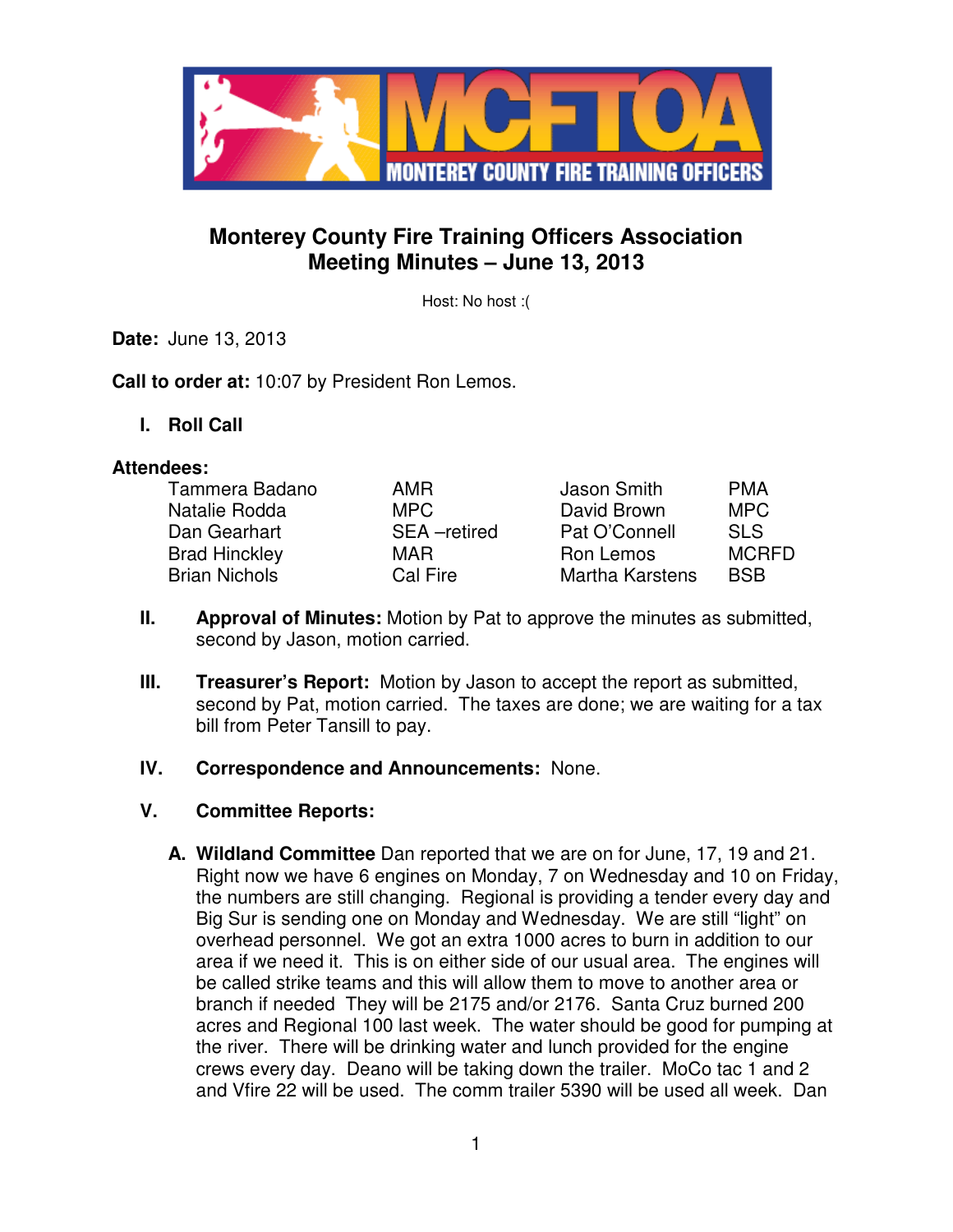

sent out a press release that Hunter Liggett OKed and was in touch with air pollution.

- **B. Fire Library** We finally got in the Art of Reading Smoke!
- **C. Programs/Training Classes** No report.
- **D. Website** Dan said it is going well, he has been working with Doug to put in all the radio frequency files. They are under the comms section. The Social media policy is also on there under the Ops manual. The child's article we referred to last month is on the site but he did not put any reference to the alarm company. Steve from Santa Clara County fire said thanks for posting his flyer and said Dan rocks!
- **E. Fire Academy** Dave was attending with Natalie as the interim MPC rep and possibly Natalie's successor. There are new inspector classes but they could not be approved as they weren't ready for delivery. Her last day is the  $28^{th}$  :(.
- **F. Fire Chiefs Liaison Report** The meeting was held at Monterey Fire department. Dan reported that Chief Ed Rodriguez was the new ALS rep for EMCC.OES told us about the GETS telephone program. TOs, Martha gave a report, no report for investigators Ops or AFC. NGEN, discussion about the upgraded portables no longer being able to be field programmable. We had a report from Cal Am. EMS, no longer going to have FRR forms, CSA 74 grants are due the end of the month, EMS week was on May 22, the Tac/Med class was happening right now and a new MCI plan will be out 6/14. Discussion regarding the POC for hospitals to use to notify fire personnel about transmittable diseases, the process is still being worked on and needs improvement. The Social media policy was approved; consistency for 100- 200 positions was discussed as well as the new engine typing. Chief Rodriguez is the new city rep for GAA and the FF memorial was mentioned.

# **G. Training group** No report

#### **VI. Old Business** None

#### **VII. New Business**

a. MCFCA strategic plan: Dan reported that the Strategic plan had been approved and was on our web site in the Chiefs section. We were tasked with a number of things to accomplish. In particular there were 5 initiatives for TOs that Dan read. We can have Jason's group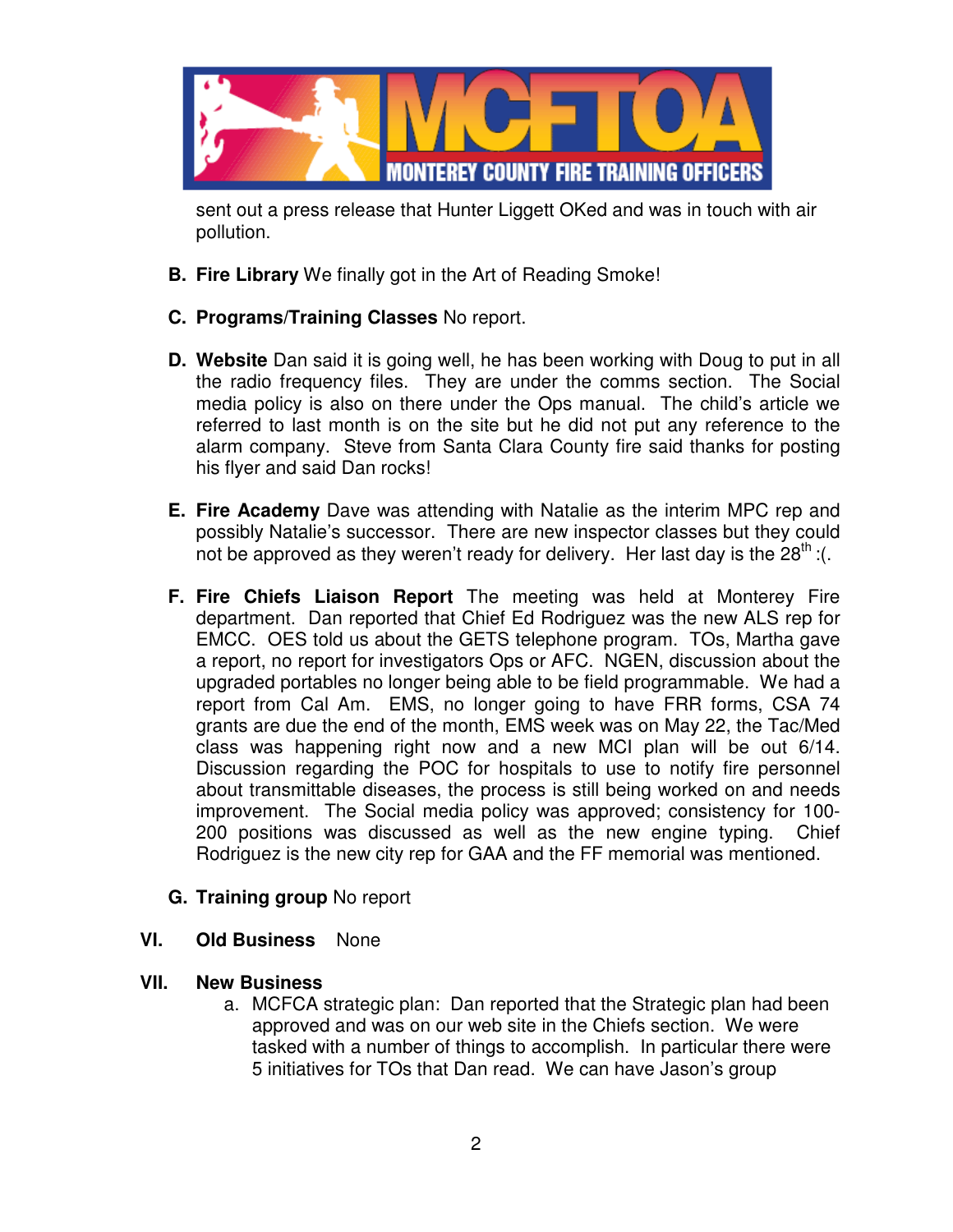

address the ones that are listed under #5. We will try to look at the rest of them over a period of time.

- b. MCI drill. Dan attended the MCI drill at the airport; they are required to have a drill every 3 years. We could do annual drills in the off years to have more training.
- c. Wildland trailer inventory. Dan did an inventory of the wildland trailer and gave us a list of what was in it. After reviewing it we decided we didn't need to keep the two 100 cup coffee pots, transmission fluid, old fire shelters and old wooden signs. (suggestion to email Cheryl to see if she wanted the signs that had been made by Steve Goetz).
- **IX. Good of the Order** Farewell to Natalie, after 36.2 years she is leaving….Motion by Dan to designate Natalie as an honorary lifetime member with membership, second by Tammera, motion carried unanimously!!

Martha said they had a successful Muster, thanks to Cal Fire for attending, next year is the Brigade's  $40<sup>th</sup>$ !

## **IX. Adjournment** Meeting adjourned at 11:28

Next Meeting July 11, 2013

MPC Public Safety Training Center 2642 Colonel Durham Street Seaside, CA. 93955

#### **Host Salinas Fire**

Minutes prepared by Martha Karstens